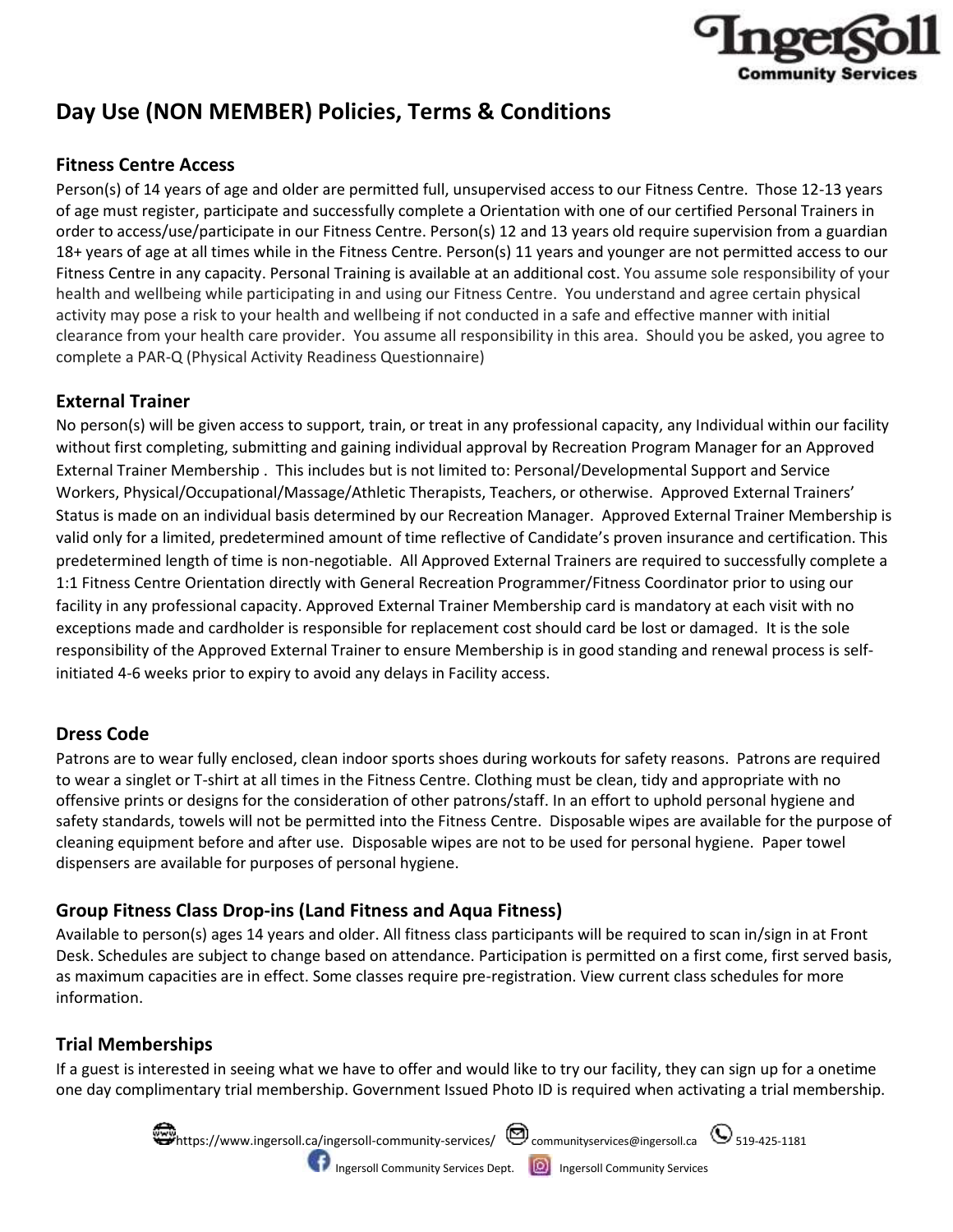

This membership gives patron access to the facility for drop in programs and Fitness Centre access and does not provide additional membership perks such as discounts or early registrations.

# **Reservation of Rights**

The Town of Ingersoll and Community Services Department reserve the right to change the hours of operation, add, modify, and/or eliminate any program, equipment, activity, or class of service. We will use our reasonable best efforts to maintain the existing services and facilities as the date of this Agreement.

## **Maintenance Closures**

The Town of Ingersoll and Community Services Department reserves the right to close certain locations (fitness center, multi-purpose rooms) for maintenance, holidays and special events.

#### **Rules and Regulations**

Our "Town of Ingersoll and Community Services Department" rules may be posted within each facility location and may change from time to time. The Rules are for your benefit and protection and must be complied with by all members and clients. We reserve the right to suspend or revoke any fitness client/member, without refund, if you or your guest a.) Fail to follow rules b.) Cause a nuisance or disturbance, c.) Commit any illegal or immoral acts d.) If we feel that your action may endanger yourself or others or e.) Failure to follow the Fitness Centre Terms and Conditions.

#### **Lost or Stolen Items**

The Town of Ingersoll and Community Services Department does not accept any responsibility for lost or stolen items. Please lock up all valuables in the lockers available in change rooms or leave them at home.

## **Mobile Phones, Cameras, and Other Recording Devices**

Photos/videos in change rooms, washrooms, pool deck or viewing areas and/or the fitness centre are strictly prohibited.

# **Scent Free Policy**

The Town of Ingersoll is committed to eliminating health concerns arising from exposure to scented products by maintaining a scent-safe environment for all employees and visitors within the Town of Ingersoll's Community Services locations. All employees and visitors will refrain from using or wearing scented products in all Community Services Facilities.

# **Program Registration Refund Policy**

Cancelling BEFORE session starts entitles patrons to a REFUND minus a \$20 admin fee or the full amount paid can sit on your client account to be used towards future programming. Cancelling AFTER session starts (as defined by minimum 1 class occurred) entitles clients to CREDIT ON ACCOUNT minus \$20 admin fee AND the cost of services provided or classes attended.

# **Program Registration Transfer Policy**

Patrons are able to request a transfer between courses. We will do our best to accommodate all requests based on course availability, course pre requisites and instructor availability. If the course you are registering IN is MORE expensive then the course you are transferring OUT of, you are responsible to pay the difference before you can participate in class. IF the course you are registering IN is LESS expensive than the course you are transferring OUT of, we will leave the remaining balance on your client account to be used towards future programming.